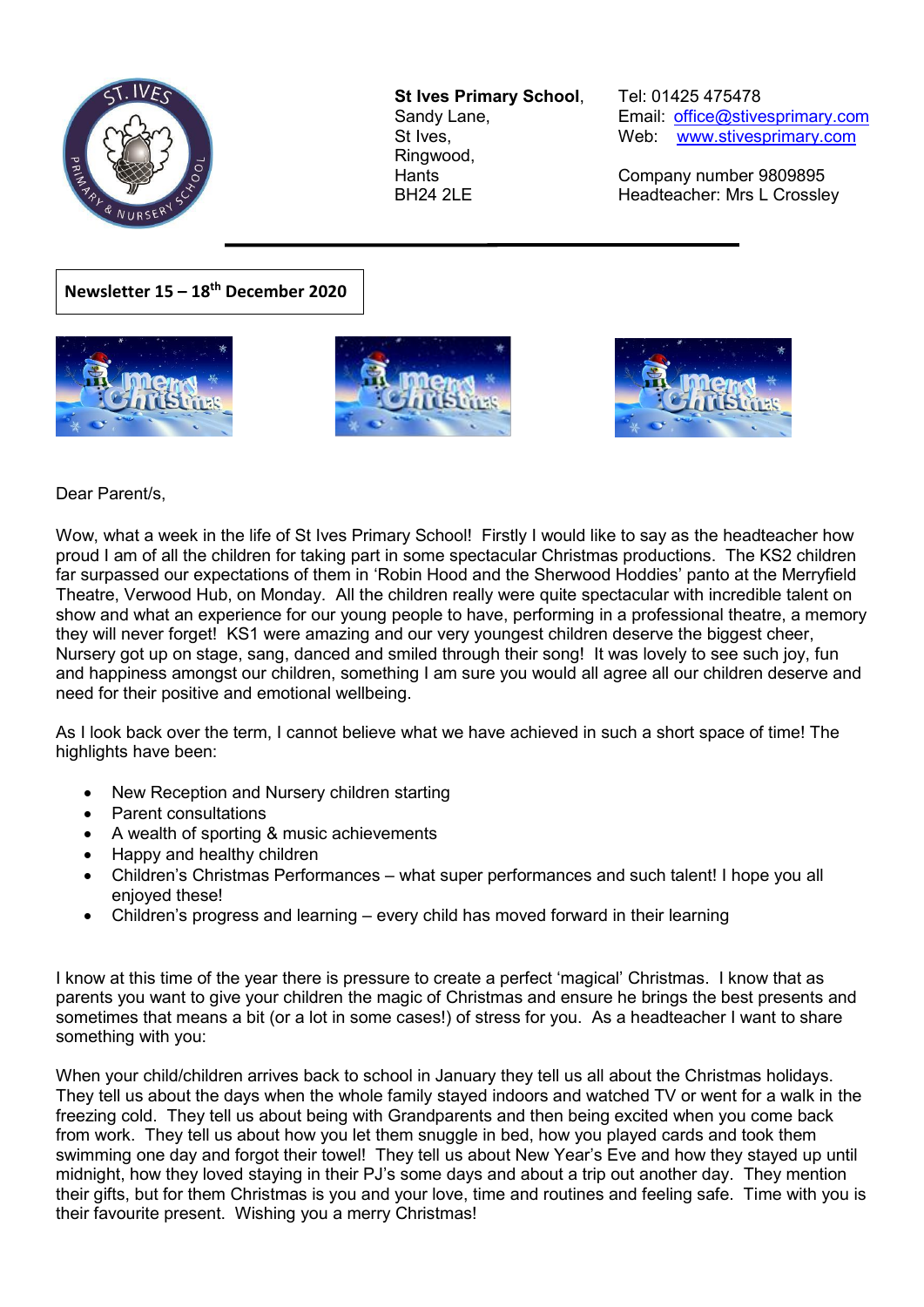#### WOW Days for the Spring term – some pre-warning for costumes!

| <b>YR</b>      | - Our theme after Christmas is Amazing Africa. For our WOW day we will be dressing as<br>African animals                                                                                    |
|----------------|---------------------------------------------------------------------------------------------------------------------------------------------------------------------------------------------|
| Y <sub>1</sub> | - Our theme is Paws, Claws and Whiskers, the children can dress as an animal of their<br>choice                                                                                             |
| Y <sub>2</sub> | - Our theme is 'What's your Superpower?' Information on costumes is on SeeSaw as Home<br>Learning                                                                                           |
| Y <sub>3</sub> | - Our theme in January will be Heroes and Villians, Please come dressed as a hero or villain,<br>they can be fictional or real, Florence Nightingale, Robin Hood, Batman or Darth Vader etc |
| Y <sub>4</sub> | - Our theme next term is I'm in the rainforest Get Me Out of Here! Can the children dress as<br>an explorer or a member of a native tribe and in trainers please.                           |
| Y5             | - 'May the force be with you! Is our theme in January, can the children please dress as<br>scientists or Star Wars themed and in trainers please                                            |
| Y <sub>6</sub> | - In January our theme is Darwin's Delights, there is more information for the children on<br>SeeSaw                                                                                        |

# **PE Days**

For the new Spring Term there will be a change to PE Days. Please note the **NEW PE** Days:

- $YR Tuesday$  & Friday
- $Y1 -$  Thursday & Friday
- Y2 Tuesday & Friday
- Y3 Tuesday & Friday
- Y4 Wednesday & Friday
- Y5 Monday & Friday
- Y6 Monday & Friday

# **Internet Safety**

This week's guide includes ideas for how adults can spend time online with their child this holiday – without needing to take devices out of young hands first. We hope the guide comes in handy.

# **Dates for Diary**

**January**  $4<sup>th</sup>$  – Back to school

On behalf of Governors and Staff I would like to wish you all a very Merry Christmas and a prosperous new year!

Yours sincerely,

Mrs L Crossley Headteacher